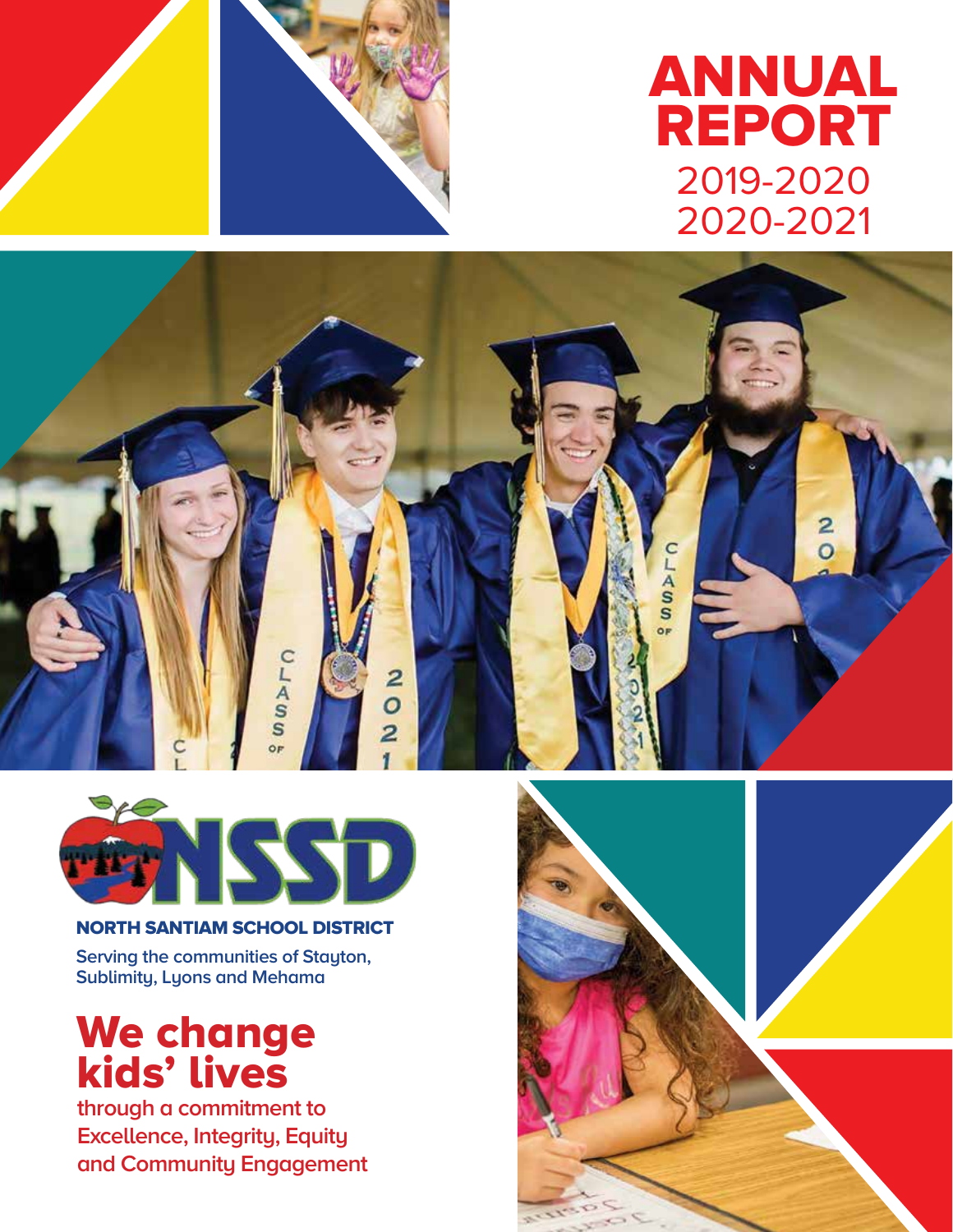# LEADERSHIP A message from the Board of Education

#### Board members 19-20 and 20-21 Mike Wagner, Chair, Alisha Oliver, Vice Chair, Erin Cramer, Tass Morrison, Tod Nau, Garrett Trott, Laura Wipper

Coral Ford (appointed in May 2021), replacing Tod Nau Mark Henderson (appointed in May 2021) replacing Garrett Trott Mya Joyce, Student Representative, Stayton High School

#### Board Goals:

- 1. Offer the most comprehensive program possible for students and the appropriate staffing to support our commitment to doing what is best for all kids
- 2. Celebrate the successes of the district and community

3. Routinely monitor the effectiveness of district programs and services in order to better serve all kids

4. Build and sustain dynamic relationships with stakeholders of the district through proactive communication exchanges

# Mark Henderson

Coral Ford

#### Board duties:

Planning, policy-making, budgeting, monitoring, and public relations.

#### Recipients of Annual Board Awards 2020:

**Golden Eagle Award** The District's highest level of recognition. To honor a significant and long-lasting contribution that exemplifies the District's Mission, Guiding Principles and Vision and substantially improves the ability of the District to meet the needs of students. Robin Meier for 20 years of dedication to excellence as the Stayton Highlights dance team coach, which included 15 state championship titles.

**Santiam Award** Presented to Students/Staff for Outstanding Accomplishments in Citizenship, Work, or Education Carlin Croff, selected Stayton Area Rotary club's Future First Citizen from Stayton HS

#### Recipients of Annual Board Awards 2021:

**Community Partnership Award** Presented to Organizations That Have Helped Make A Difference In The Lives Of NSSD Students: Dorothy Loftin for providing technical assistance in implementing CANVAS, a learning management system for K-12 distance learning.

Santiam Award: Mya Joyce, selected Stayton Area Rotary Club's Future First Citizen from Stayton HS

#### Highlights, 19-20:

- Completed the work of the Long-range Facilities Management Planning Committee in preparation for the next bond measure.
- Eliminated student fees for classes, activities and athletics, removing a barrier to participation.
- Supported efforts to plan and implement virtual distance learning programs as schools were forced to close due to the COVID-19 pandemic
- Authorized development and implementation of a day care program.
- Supported plans to develop and implement a preschool for underserved children.
- Created and distributed a series of videos to inform citizens of school activities.

#### Highlights, 2020-21:

- Supported the shift from virtual distance learning to a hubrid model whereby all students could attend school in-person.
- Appointed two new board members to fill vacancies due to resignations.
- Supported developing and implementing a 5-week summer school for summer 2021.
- Authorized construction of a new Alternative Education Building on District property using District resources and personnel.
- Authorized implementation of an online school: Options Academy.
- Supported completing long-term deferred maintenance projects with District resources: lighting upgrades in SHS and SMS providing \$50,000 in on-going energy savings annually; removed and replaced windows on Sublimity School gym and at SMS.
- Authorized the SHS Construction Class to begin building a 3rd home, continuing the commitment to teaching critical trades skills. The proceeds from the sale of the first two homes finances this program, including property acquisition.
- Waived the excise tax for new home construction necessitated by wildfires destruction through 12/31/2021.



2 **NSSD 2019 -20 & 2020-21 ANNUAL REPORT**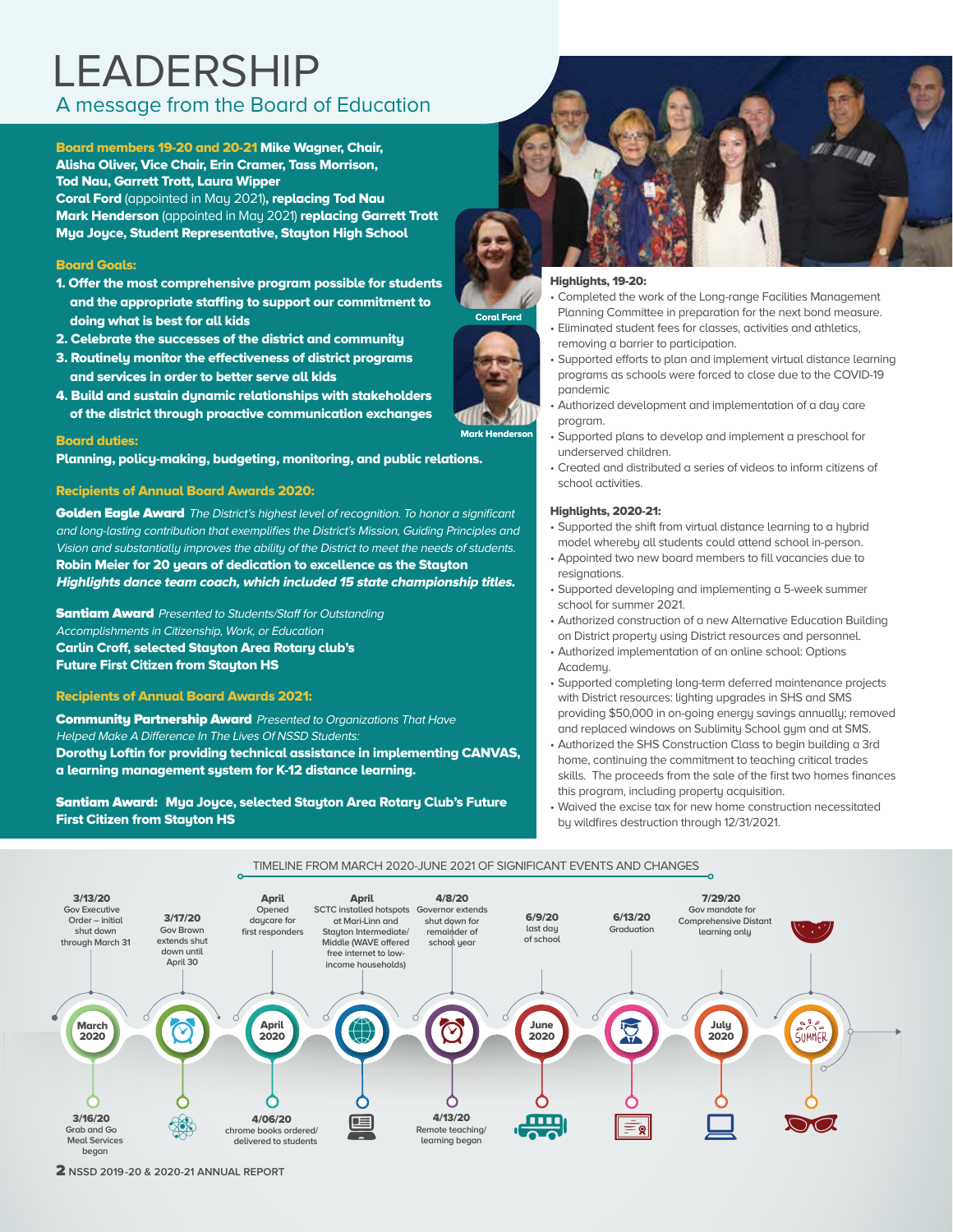# These two years were anything but routine for the North Santiam School District

From managing the impact of a global pandemic, to experiencing raging wildfires so close to our communities that many were evacuated and lost homes, to cleaning up the damage and destruction caused by a severe ice storm in February the North Santiam School District team persevered to support students, families, and our employees.

These were major and historic disruptions and hardships (see timeline below) for all concerned throughout our schools and our communities. While the challenges were severe and unprecedented, the NSSD team and families demonstrated resilience, commitment, and determination. As a result,

there are many accomplishments and stories of success we can share with our community.

As the COVID crisis unfolded, the District developed operational priorities for decision-making. Our first priority was to ensure the **safety** of staff and students. Our second priority was to get kids back to school in-person when it was deemed safe. Thirdly, we leaned heavily on technology, creativity, training, and teamwork to manage situations we had never before experienced. Finally, we wanted to be cautious regarding the return of students and staff to the classroom so that we did not experience disruption and COVID spreader events that would force us back out of school. It was important to avoid the demoralizing experience of returning to distance



**Andy Gardner** Superintendent **SINCF 2010** 

learning for a period of time, thus causing more disruption to learning. We began to bring kids back in late October 2020 after cases subsided locally, and expanded throughout the winter months before moving to Hybrid on March 1st, 2021, without experiencing any cases of spread in our schools.

The district adopted these operational values:

- We believe that students are healthiest and learn best when attending school in person
- Our first duty as educators is the safety of all students, staff and families
- We will move forward in a phased and planned manner which minimizes disruption due to outbreaks of infections.

These two years have been especially challenging as staff, students and families grappled with the effects of the COVID virus. Our families and our staff have shown incredible resilience and commitment to our students over this extended challenge. We appreciate the flexibility, creativity and most of all the perseverance during these times. I am especially grateful for the leadership of our principals, the school board, and all who have stepped up to meet and address the adversity we have collectively faced.

⊄

Andy Gardner, Superintendent

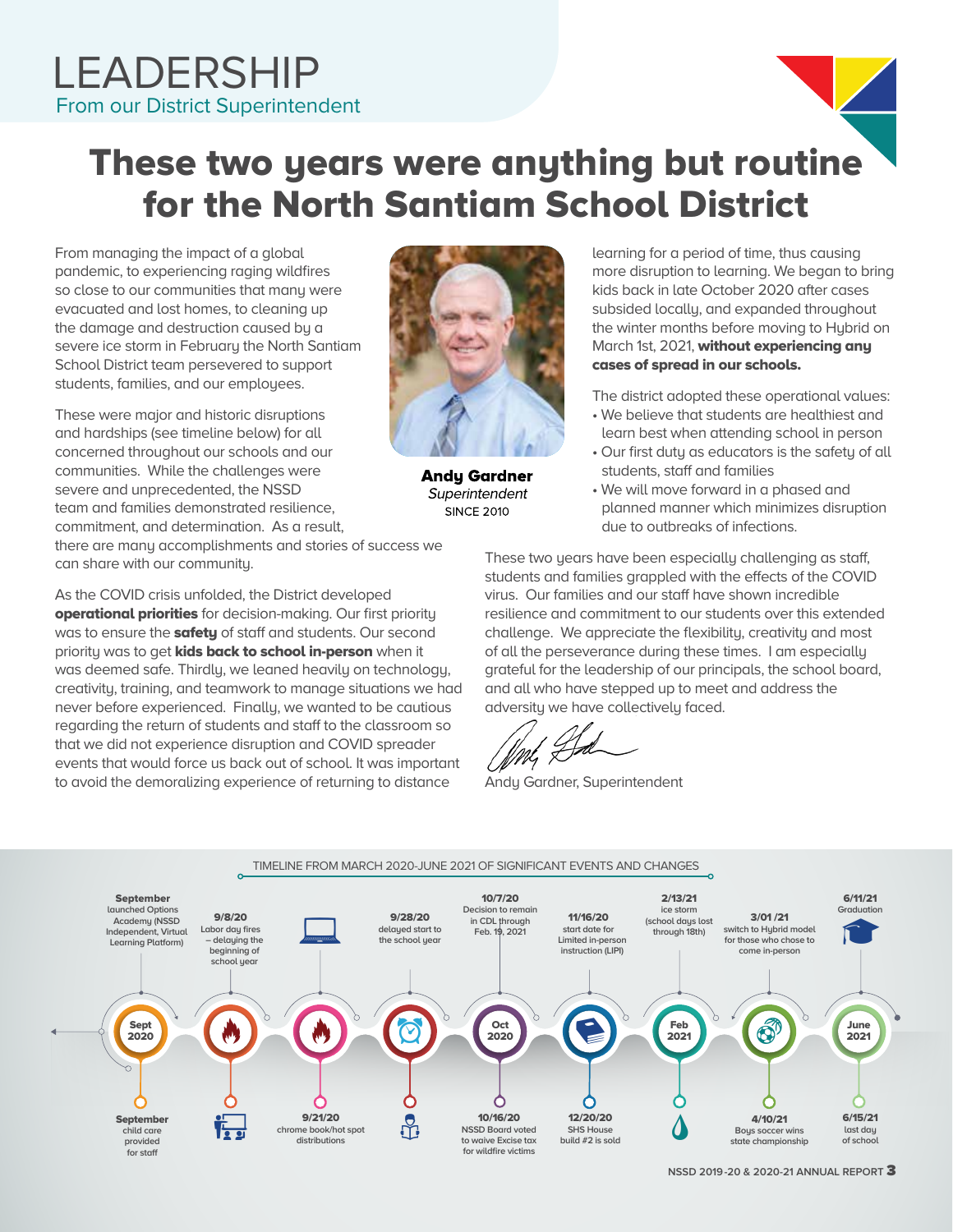# FISCAL RESPONSIBILITY General Budget



**Jane Nofziger Business Manager Since 2010** 

#### 2019-20

The 2019-20 year brought about many changes to the district fiscally. When the world changed due to COVID in March of 2020, the financial picture also changed.

- Expenditures in transportation, staffing, substitutes, etc. were significantly reduced
- The district took advantage of this change and invested in deferred maintenance projects

 We repurposed facility maintenance staff to complete some projects such as:

- Replaced old broken windows in the Sublimity gym
- Replaced damaged siding on the district office
- Replaced old, torn carpet in some of the classrooms
- Food Service staff took to the outdoors and safely delivered food to all students for free
- Provided day care for the children of community health care staff.
- Planning for a new pre-school program, to be located at Stayton Elementary, began as we worked collaboratively with the Marion and Polk Early Learning Hub.

#### 2020-21

The 2020-21 year again, brought new fiscal challenges:

- 1. The number of students attending our district dropped by approximately 200
- 2. The district received both federal and state grants that allowed us to make the necessary changes required to provide distant learning opportunities for students.
	- a. We purchased internet access for families with the help of state purchasing agreements through Verizon
	- b. Federal grants allowed the district to purchase pallets of chrome books that were delivered to students for online distant learning
	- c. Cleaning supplies and equipment were purchased to prepare our schools for the safe return of staff and students.
	- d. Library books and distant learning packets were purchased and delivered to students' homes.
- 3. Leveraged the Oregon Departmen of Energy and Energy Trust of Oregon incentives and grants and converted Stayton Middle School buildings to LED lighting. This conversion is a significant increase in efficiency and will result in savings of approximately \$80,000 on annually.
- 4. Started a preschool at Stayton Elementary, and purchased new playground equipment for our new young students.
- 5. Provided day care for children of staff.
- 6. Food service staff continued to feed all students at no cost. We partnered with our busing company to deliver meals to students who were not able to get to the schools to pick up food.

| <b>General Fund Expenditure Comparison by Category</b> |                |                |                  |  |
|--------------------------------------------------------|----------------|----------------|------------------|--|
|                                                        | <b>ACTUALS</b> | <b>ACTUALS</b> | <b>PROJECTED</b> |  |
|                                                        | 2019-20        | 2020-21        | 2021-22          |  |
| <b>SALARY &amp; BENEFITS</b>                           | 18,808,943     | 19,254,444     | 20,030,869       |  |
| Difference from 2019-20                                |                | 445,502        | 1,221,926        |  |
| PURCHASED SERVICES (BUSING/SUBS/ETC.)                  | 2,665,393      | 2,026,604      | 3,191,043        |  |
|                                                        |                | (638,789)      | 525,650          |  |
| <b>SUPPLIES &amp; MATERIALS</b>                        | 675,229        | 581,009        | 800,833          |  |
|                                                        |                | (94, 220)      | 125,604          |  |
| <b>CAPITAL OUTLAY (FACILITY PROJECTS)</b>              | 122,526        | 653,868        | 142,335          |  |
|                                                        |                | 531,342        | 19,809           |  |
| <b>DEBT SERVICE/PROPERTY INSURANCE</b>                 | 327,004        | 373,645        | 415,770          |  |
|                                                        |                | 46,641         | 88,766           |  |
| <b>TRANSFERS</b>                                       | 218,000        | 1,628,000      | 50,000           |  |
| <b>DISTRICT TOTAL</b>                                  | 22,817,095     | 24,517,570     | 24,630,850       |  |
|                                                        |                | 1,700,475      | 1,813,755        |  |

| <b>Enrollment</b>                    |                |                    |                  |  |  |
|--------------------------------------|----------------|--------------------|------------------|--|--|
|                                      | <b>ACTUALS</b> | <b>DEC 2020 #S</b> | <b>PROJECTED</b> |  |  |
|                                      | 2019-20        | 2020-21            | 2021-22          |  |  |
| <b>MARI-LINN TOTAL</b>               | 214            | 159                | 178              |  |  |
| Difference from 2019-20              |                | (55)               | (36)             |  |  |
| <b>SUBLIMITY TOTAL</b>               | 384            | 348                | 374              |  |  |
|                                      |                | (36)               | (10)             |  |  |
| <b>STAYTON ELEMENTARY TOTAL</b>      | 375            | 310                | 342              |  |  |
|                                      |                | (65)               | (33)             |  |  |
| <b>STAYTON MIDDLE TOTAL</b>          | 562            | 463                | 475              |  |  |
|                                      |                | (99)               | (87)             |  |  |
| <b>STAYTON HIGH TOTAL</b>            | 725            | 692                | 701              |  |  |
|                                      |                | (33)               | (24)             |  |  |
| <b>STAYTON OPTIONS ACADEMY TOTAL</b> | $\mathbf{o}$   | 109                | 89               |  |  |
| <b>DISTRICT TOTAL</b>                | 2,260          | 2,081              | 2,159            |  |  |
|                                      |                | (179)              | (101)            |  |  |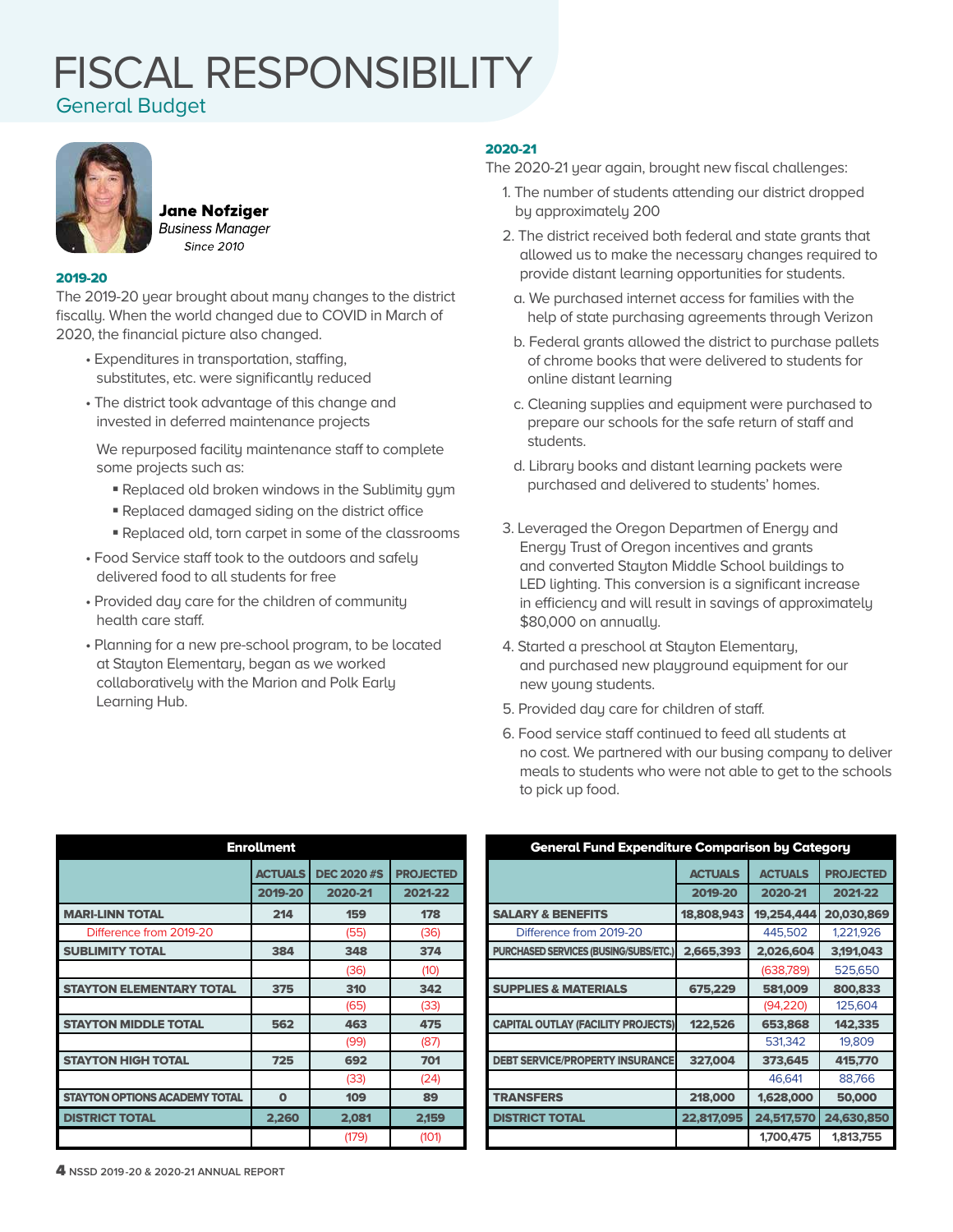

Our food service staff, led by Director, Mike Vetter, lived up to our district's guiding principle of doing what is best

for all kids. When schools were shut down in the spring of 2020, our food service staff took to the outdoors and safely delivered food to all students for free. When the district transitioned to an on-line learning environment, we partnered with our transportation service to use school buses to deliver meals to students as needed. The food service team has seen a HUGE increase in the number of students receiving breakfast and lunch meals since March of 2020. The food service team served over 300.000 meals to students

during the 20-21 school year. The staff have been so versatile to the constant changes brought on by the



changing COVID rules, and the changes brought on as a result of product and/or food shortages. They were brave



**Mike Vetter Food Service Director** Since 2020

to face the unknown COVID threat, but they all enthusiastically expressed their desire to help. Our food service team has continued to work hard to ensure that our students receive breakfast and lunch meals.

"Throughout out the entire time Mike remained positive and enthusiastic. He worked on the front lines handing out meals to students and talking with parents. He went above and beyond to represent our district in a positive light."

— Jane Nofziger

# **Committed to Excellence in Our Schools**  Options Academy



Vicky **Story Principal** Since Spring 2021

**FAST FACTS 2020-21:** Grades K-12 • 1 Administrator Enrollment: K-5 = 49, 6-8th = 18, 9-12th = 43  $-$  Total 110

For the 2020-21 school year, The NSSD created Options Academy, which served over 100 K-12 students with fully online curriculum. Students who chose this opportunity were issued technology and, at younger grades, sent books and other curriculum to use while they progressed through the year. NSSD teachers provided support including (at some grade levels) synchronous in-person meetings with groups of like-grade students. In the future, Options Academy will also include an alternative high school called Locust Street Academy, with in-person rather than online instruction.

**Locust Street Academy – coming in 2021-22** In addition to serving students online, a new program, Locust Street Academy, will serve students who have struggled in a traditional high-school model. This academy will include in-person, small group instruction from teachers who can give these students support towards earning needed graduation credits. This is another way the NSSD is working to ensure that we can truly serve ALL students.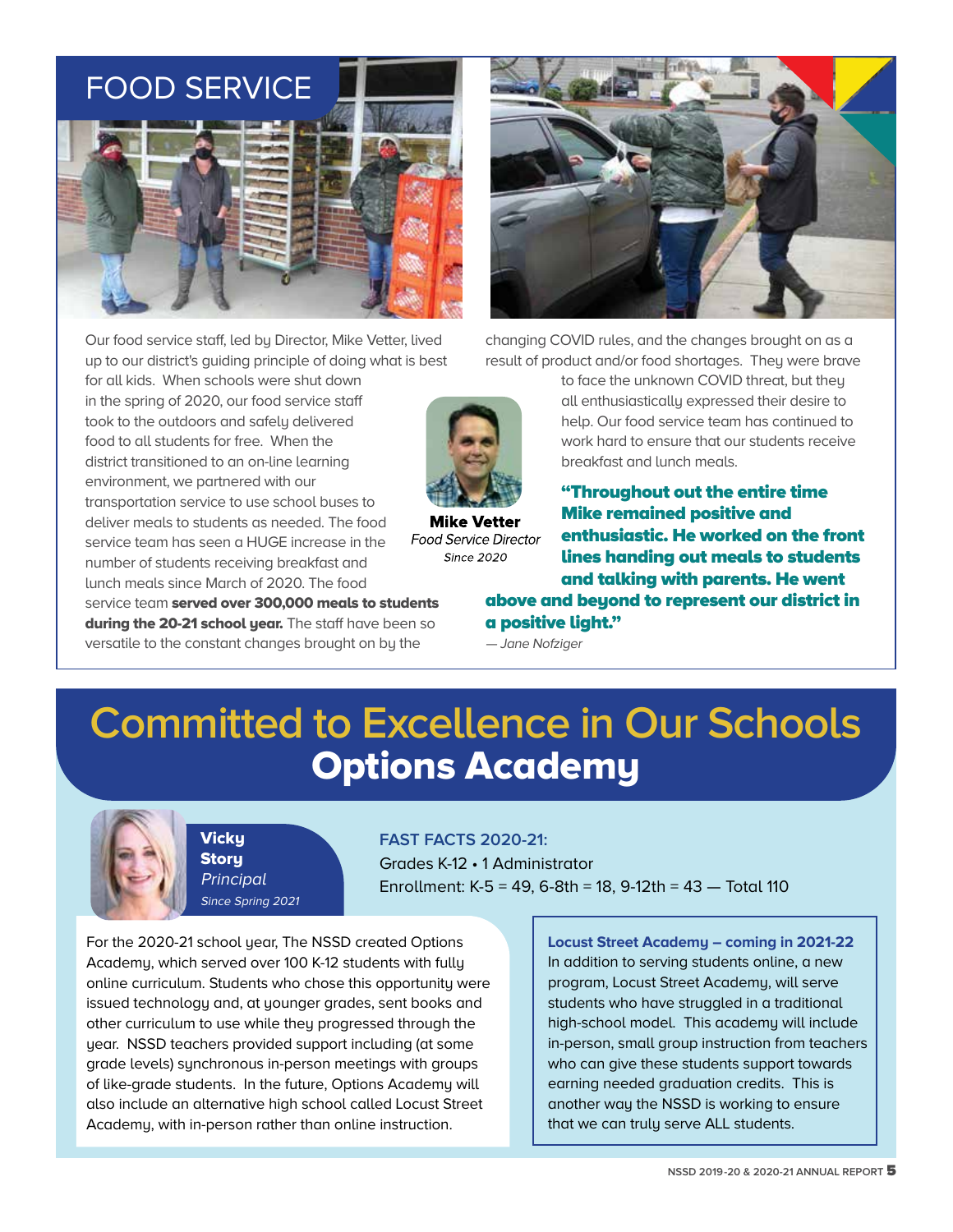# **Committed to Excellence in Our Schools**  Stayton High School



**Vicky Story Principal** Since March 2021

At Stayton High School we strive to empower all students for life. We do this by making relationships the heart of our work, by holding students to high expectations academically and behaviorally, and by encouraging active participation both in and out of the classroom. The communities we serve are proud of our campus and the robust co-curricular programs we offer. We provide strong Career and Technical Education (CTE) programs and our classrooms offer rich instructional practices where collaboration and inquirybased learning are the norm. We use the AVID college and career framework to align our work to ensure our Eagles are futureready and will soar.



#### Susanne Stefani Principal 2019-2021

#### SHS On-Time Graduation rates compared to state average:

(Comparing SHS to Statewide Rates)



On-Time graduation reports students earning a diploma within four years.









#### **FAST FACTS 2019-20: 2020-21:**

- Grades 9-12
- Established 1949
- 725 students 692
- 3 Administrators 3
- 41 Licensed staff 40
- 29 classified staff 21

## **MASCOT:** Eagles **SCHOOL COLORS:** Navy and Gold

## **POINTS OF PRIDE** 2019-20

- •Boys' basketball qualified for the Elite Eight tourney just before the tournament was canceled.
- •Swimming Finished 2nd, 4th and 5th in state
- AVID Certification

#### 2020-21

- Nike School Innovation Grant
- •AVID Certification continued
- New Education Pathway for students interested in becoming teachers, including grants with Chemeketa and WESD
- •Partnered with 11 other districts and WESD to build the Willamette Career Academy with Cosmetology, Diesel Tech, and other high-level CTE programs to be offered to students starting in 2021-22.
- •8 new school records set in swimming (6 boys, 2 girls)
- •Wrestling team had 1 state champion and 2 additional state placers
- Baseball conference champions

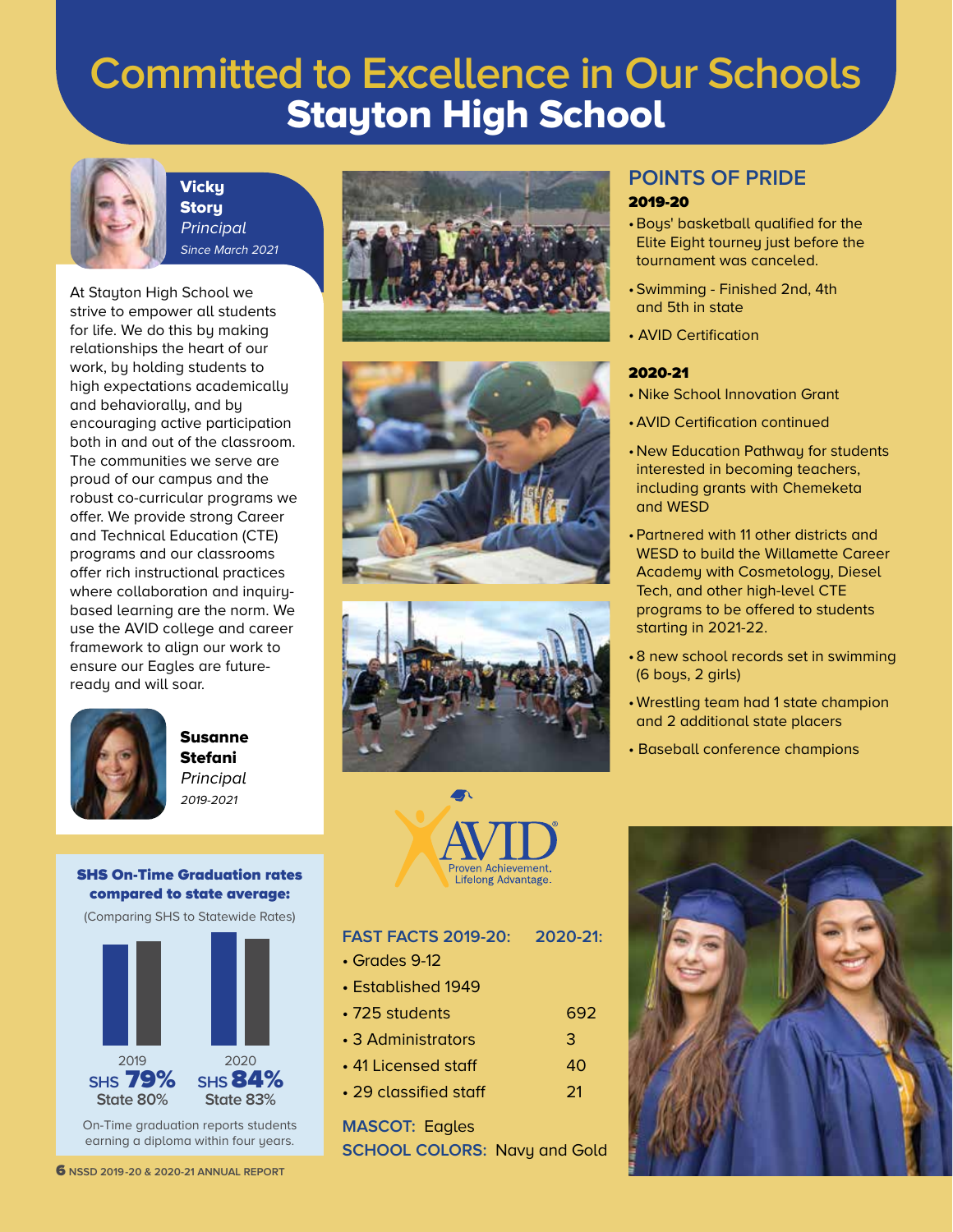# **Committed to Excellence in Our Schools**  Stayton High School

# **CTE UPDATES**

Students at SHS continued to engage in high-quality CTE programs, though they faced many challenges due to the Covid-19 shutdown. Teachers worked to create online lessons and to continue to help students gain skills and knowledge towards careers. The construction program's 2nd residential home sold, and the funds from that sale were put back into the program.





## **HIGHLIGHTS**

- Land purchased/prepared for homes #3 and 4 near Stayton High School
- New Education Pathway, with college credit available and earned by several students (Ed 105 from Chemeketa)
- New Emergency and Public Service Pathway organized
- •Willamette Career Academy completed with the cooperation of 10 other regional districts. This will give students access (starting in 2021-22) to programs such as Diesel Technology, Cosmetology and more.

Career Pathways giving students the opportunity to take clusters of industry related courses and explore possible future careers.

- Agriculture
- Biomedical Science
- Business
- Education
- Emergency and Public Service
- Industrial Technology
- STEM

**Track & Fie** 









**NSSD 2019 -20 & 2020-21 ANNUAL REPORT** 7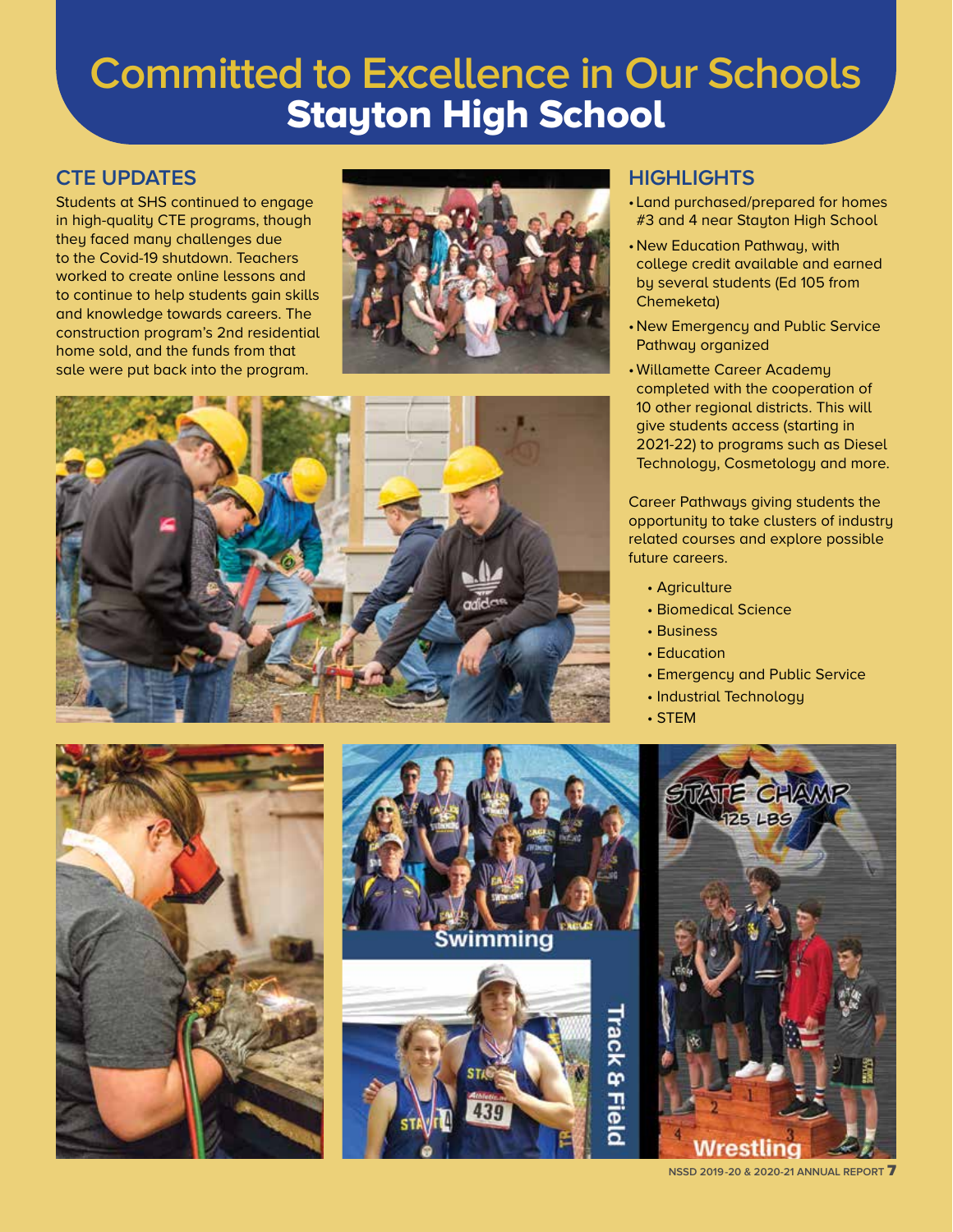

**Proctor Principal** Since 2014

"I am extremely proud of the culture we have created within our entire school community. Our staff has worked hard on instructional practices that meet the needs of ALL our learners. Stayton Intermediate/Middle School is a great place to work and learn."





# **Moore Principal** Since 2013

"I am so proud of our school, especially after this incredibly difficult year. Our staff, students and families showed a tremendous amount of resilience and grit as they persevered through some of the most difficult circumstances we have faced. I am proud to be the principal of such an amazing school."



# Michael Stayton Intermediate/Middle



## **POINTS OF PRIDE**

- •Recognized as an AVID Showcase School.
- •Identified as sustaining AVID schoolwide.
- •Instructional practices align with brain research.
- •Teaching strategies are designed with our belief that ALL can and will learn.
- •97% of staff believe SIS/SMS is a great place to work.
- •We are proud of our college and career going environment.

## **FAST FACTS 2019-20: 2020-21:**

- SIS Grades 4-5 • SMS Grades 6-8
- SIS Established 1996
- SMS Established 1970

| • Enrollment 563   | 463           |
|--------------------|---------------|
| <b>SIS 185</b>     | 137           |
| <b>SMS 375</b>     | 326           |
| • 2 Administrators | $\mathcal{P}$ |
| • 37 Teachers      | 36            |
|                    |               |

• 20 Support Staff | 22

## **MASCOT:** Vikings

#### **SCHOOL COLORS:**  Royal Blue and White



# Wendy **Stayton Elementary**

## **POINTS OF PRIDE**

- •Positive and nurturing culture that builds self-worth in staff and students.
- •Strong instructional practices and are aligned with brain research.
- •AVID Elementary School
- •A focus on social emotional learning
- •100% of staff think SES is a good place to work



| <b>FAST FACTS 2019-20:</b> | 2020-21: |
|----------------------------|----------|
| $\cdot$ Grades K-3         |          |
| $\cdot$ Established 1953   |          |
| • Enrollment 375           | 310      |
| • 1 Administrator          | 1        |
| • 26 licensed staff        | 27       |
| • 24 classified staff      |          |
|                            |          |

**MASCOT:** Cheetah **SCHOOL COLORS:** Teal

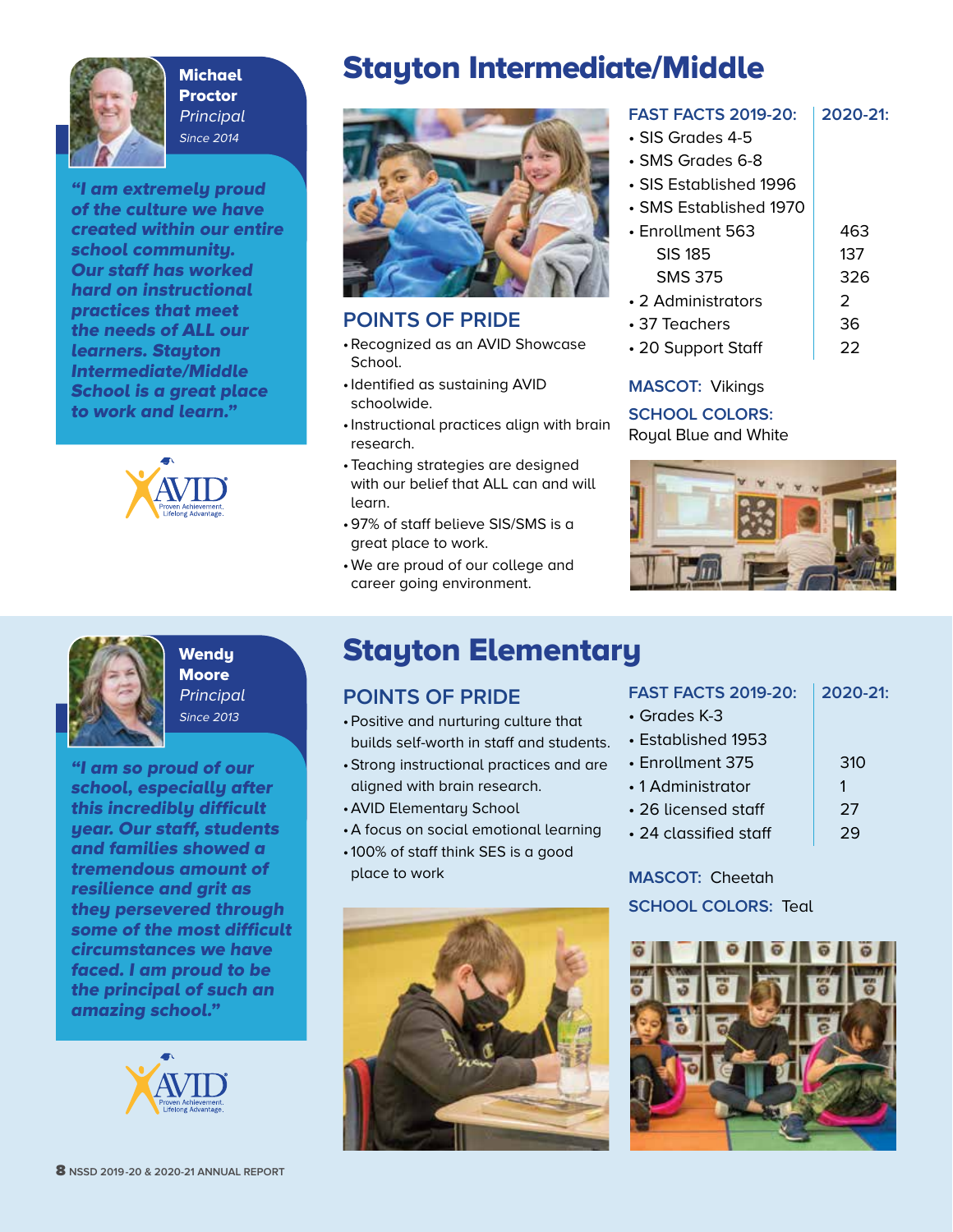

Harbison **Principal** Since 2010

"Generations of families celebrate the successes of our students at Mari-Linn. It is the school where everyone knows your name. Teachers and staff members have high expectations for students and support them in their efforts to reach their goals. We believe that our mission is to Educate the Future of a Bright, Exceptional and Caring Community through Acceptance, Achievement, Perseverance, and Kindness."





Riesterer **Principal** Since 2011 retired Spring 2021

"The staff and student culture is focused on high levels of engaging instruction in a positive culture. This is what we are most proud of at Sublimity."

We Embrace Opportunity Unlock Potential and Inspire Excellence



# Jeri Mari-Linn

# **POINTS OF PRIDE**

- •Provided an open space for those seeking resources through emergency agencies, Red Cross, FEMA, Linn County Disaster Relief
- •Community Outreach supporting those impacted by the Beachie Creek Wildfire through approximately \$10,000 in monetary donations, donations of food, clothing and household items.
- •Year One of AVID Implementation
- Free Lunch and Breakfast for all kids
- •Strong Community Support
- •Active PTA Participation



# Missy Sublimity

# **POINTS OF PRIDE**

- •Staff embraced Comprehensive Distance Learning and provided instruction utilizing many new technology formats, equipment and strategies to enhance student learning and provide the best learning experience possible.
- •Our school continued to administer SBAC interim assessments during the Covid 19 Pandemic to monitor and assess student academic progress and guide instruction to best meet student needs and prevent them from falling further behind.
- •As a team the staff worked with students and parents as well as community members to support not only academics but provided social and emotional care and concern which was our number one priority. We did this as we navigated the wildfires, the Covid 19 Pandemic and then the never seen before ice storm in February. I could not have been prouder of my staff than I was this entire school year!

## **FAST FACTS 2019-20: 2020-21:**

- Grades K-8
- Established 1943 • Enrollment 214 | 159
- 1 Administrator
- 
- $\cdot$  12 licensed staff  $\vert$  13
- $\cdot$  10 classified staff  $\vert$  9

## **MASCOT:** Hornets

### **SCHOOL COLORS:**  Maroon, Black and White





## **FAST FACTS 2019-20: 2020-21:**

- Grades K-8  $\cdot$  Enrollment 384  $\vert$  348 • 1 Administrator • 21 licensed staff 21
- $\cdot$  19 classified staff  $\vert$  17

**MASCOT:** Wildcats **SCHOOL COLORS:**  Red, Black and White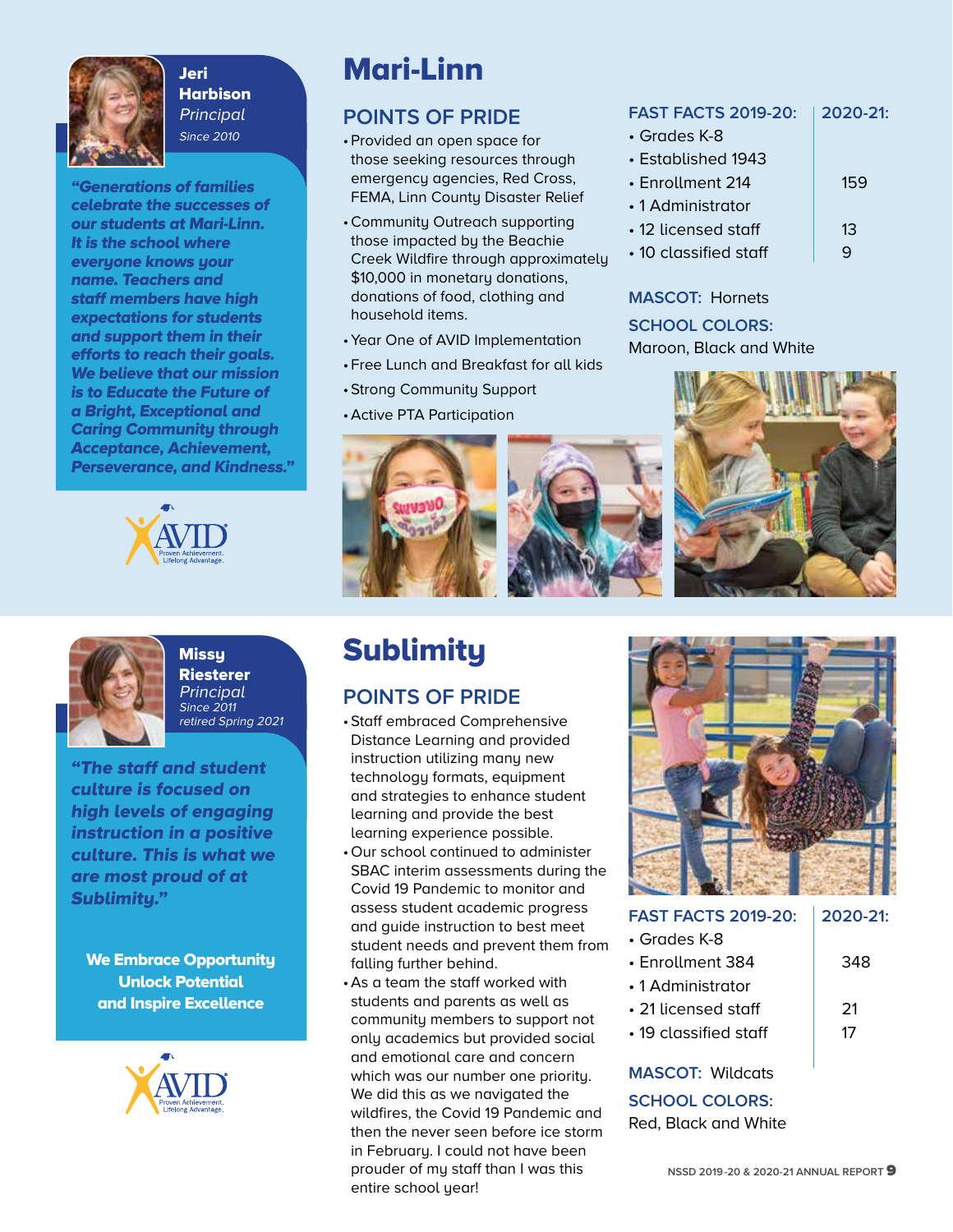# STUDENT-CENTERED CULTURE Instructional Support and Services Team (ISST)



**Dave Bolin** Associate Superintendent Since 2010

Oversees programs related to curriculum. instruction. professional development. federal and state grants, technology and special education.

## Teaching and Learning

Teachers and students faced monumental challenges as we dealt with the reality of the global pandemic. Teaching and learning has primarily been an in person experience for generations. Several instructional models were necessary and required training, technology, creativity, and communications.

During the first shutdown in March 2020, our teachers, students and families worked diligently to adjust to remote learning using Google Meets or Zoom platforms.

In the Fall of 2020 ISST implemented a new district-wide learning management system called Canvas, to enable athome learning. Deploying this system was a monumental task. The training plan was intense and required teachers to teach and students to learn in ways they had never done before. During this time, students were engaging with their teachers on-line exclusively.

Mid-year, the Oregon Department of Education allowed schools to switch to a hybrid model allowing students to attend school in person on a limited basis. In addition, we were required to allow students to choose to remain in the at-home learning model. To support these two options, the school district purchased, and trained teachers to use, a

camera system to provide simultaneous teaching (for those working from home as well as those in the classroom).

While supporting instruction using technology and training, we also supported all students in need of computer access. We checked out nearly 400 hotspots and 1700 chrome books to our students.

## Staff Development

New teachers participated in four forums and worked directly with an instructional coach throughout the pandemic.

Approximately 60% of our staff enrolled in courses and classes offered by District Staff. Topics included focused note taking, book study, collaborative structures, digital classrooms, writing to learn, teaching math at a distance, and cultivating genius.

## Communicating with parents and the community

This continues to be a high priority and was essential with all of the changes which occurred during the past two years. In 20-21 teachers nearly doubled the number of communications by sending 10,425 messages to students and parents and making over 172,000 contacts. The District and school offices delivered nearly 2500 messages to ensure our families were informed of the challenges and changes due to the pandemic. The NSSD mobile app and messaging system is a valued and primary communication tool.

"We are very proud of the work of our teachers, students, and families to make each transition successful. It was a huge lift by all! We have learned that these new skills and strategies, which we were forced to learn, will be extremely valuable in the future of education"

# **DEFINITIONS**

**Canvas:** A Learning Management System which was required for students to return to school by Oregon Department of Education and Ready Schools Safe Learners

Hotspot: Hot spots are mobile internet connections.

**Chrome book: Student mobile** computers

Comprehensive distance

**learning:** This is virtual learning when students are not in person.

**Hybrid learning:** We switched to this model when some students (1/2) were at school and then half were home. Or they alternated am/pm.

Google meets: Virtual learning / meeting platform

**Zoom platform: Virtual learning** / meeting platform

NSSD mobile app: This is a phone app that parents can download to receive notifications from the school and teachers and student grades.





— Dave Bolin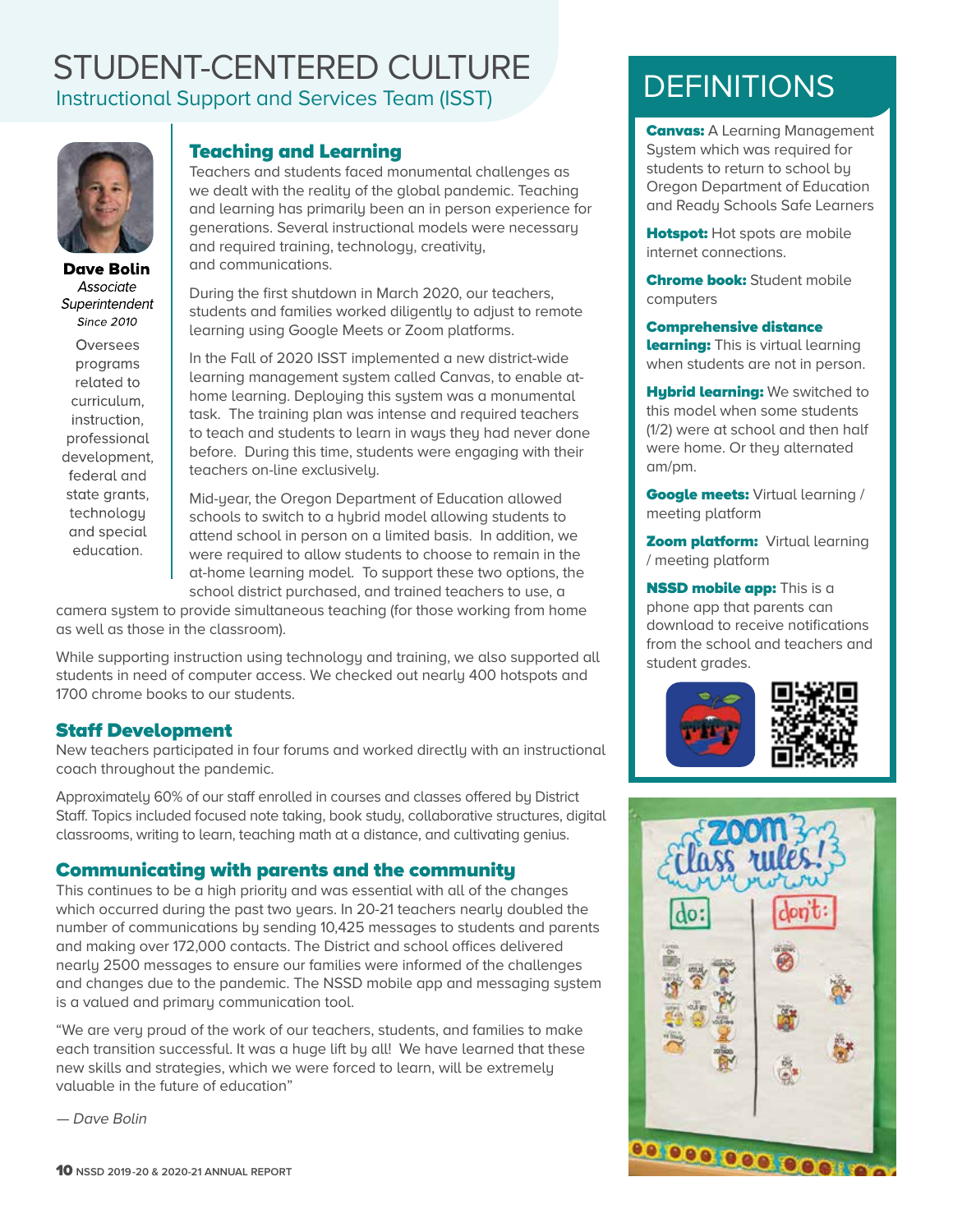# PROFESSIONAL STANDARDS



**Debi Brazelton** Director of Human Resources **Since 2018** 

## Our people are our greatest asset

Our mission as a department is to recruit, hire, develop and retain highly qualified employees. We take great pride in being able to offer extensive support and professional development for all of our staff. We are most proud to have a staff that models the highest standards and organizational values and who maintain relationships which are positive, productive, ethical and caring.

"Our greatest strength lies in our rapport with staff including our positive interactions with both the classified and licensed unions. I am proud of our staff in putting the needs of our kids first."

– Debi Brazelton

|                                    | <b>NSSD EMPLOYEES AT A GLANCE:</b><br>$2019-20$ | $\frac{1}{2}$ 2020-21                              | <b>DISTRICT OFFICE</b><br><b>EMPLOYEES:</b> |
|------------------------------------|-------------------------------------------------|----------------------------------------------------|---------------------------------------------|
|                                    | LIC Class NonRep/<br><b>Confidential</b> :      | <b>LIC Class</b><br>NonRep/<br><b>Confidential</b> | 2019-20 2020-21                             |
| <b>Mari-Linn</b>                   | 12<br>10                                        | 13<br>9                                            | <b>Admin</b><br>2<br>2                      |
| <b>Options Academy</b>             |                                                 | 4<br>1                                             | 5<br><b>Directors</b><br>5                  |
| <b>Sublimity</b>                   | 21<br>19                                        | 17<br>21                                           | <b>Asst. Director 1</b><br>1                |
| <b>Stayton Elementary</b>          | 26<br>24                                        | 27<br>29                                           | <b>Classified</b><br>1<br>1                 |
| <b>Stayton Intermediate/Middle</b> | 20<br>37                                        | 22<br>$\approx$ 36                                 | NonRep/                                     |
| <b>Stayton HS</b>                  | 29<br>41                                        | 21<br>$\div$ 40                                    | Confidential<br>13<br>12                    |



Gary Rychard Director of Safety and **Security** Since 1989

"Our first dutu as educators is the safety of all students, staff and families".

# SAFETY AND SECURITY

Safety and Security for the NSSD includes safety programs such as Fire Code, OSHA, bus transportation, building security, incident response, inclement weather response and health services (to name a few).

While our students participated in distance learning, hybrid learning, and on-site learning during these two years, our safety protocols were put to the test.

#### 2019-20 and 2020-2021 presented significant challenges:

- Response to Covid was critical and required strict attention to ….
	- § Keeping classrooms and the workplace clean and safe for staff as well as the return of students
	- **Bus Transportation management**  requiring communications about changes and route updates.
- Land cleaning and prep work for the student-based home construction program
- Site preparation and setup at the Sublimity Harvest Festival grounds for high school graduation 2021
- Ice storm clean up at all sites (exception Mari-Linn) due to extensive damage to trees and shrubs.

#### Significant accomplishments:

- School nurses were certified and trained to conduct contact tracing.
- The nurse's strong relationship with families expedited the notification of exposures, contact tracing and acquiring needed information prior to notifying the county health department. This provides staff and parents with a quick response and assurance of safety for everyone.
- The nursing staff went above and beyond their normal duties. They investigated and collected data to expedite work with the county health department. Their communications with the health department throughout the COVID pandemic helped keep our students and employees safe.